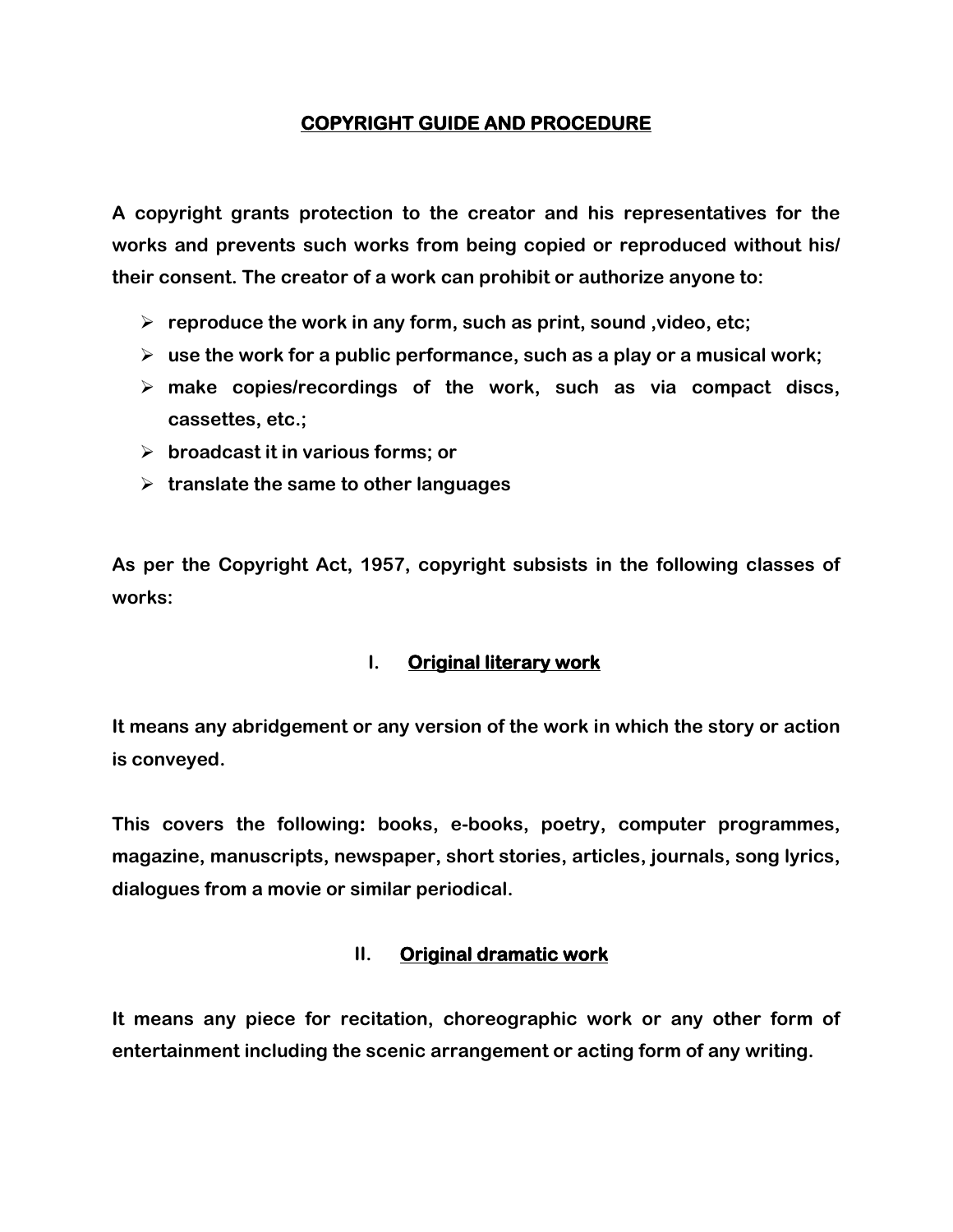**This covers the followingstage plays, mime performances, choreographed performances etc.**

### **III. Original musical work**

**It means a work consisting of music and includes any graphical notation of such work but does not include any words or any action intended to be sung, spoken or performed with the music.** 

**This covers sound recording of any musical instruments etc.**

### **IV. Original artistic work**

**It means a painting, a sculpture, a drawing (including a diagram, map, chart or plan), an engraving or a photograph.**

### **V. Cinematograph films**

**A combination of visual and pictorial recording on any medium. This covers in its ambit movies, advertisement, video tapes.**

### **VI. Sound recording**

**Recording of sounds in any medium. This covers CD, audio recording of any instrument.**

**Registration Process of copyright in India is discussed in detail as below.**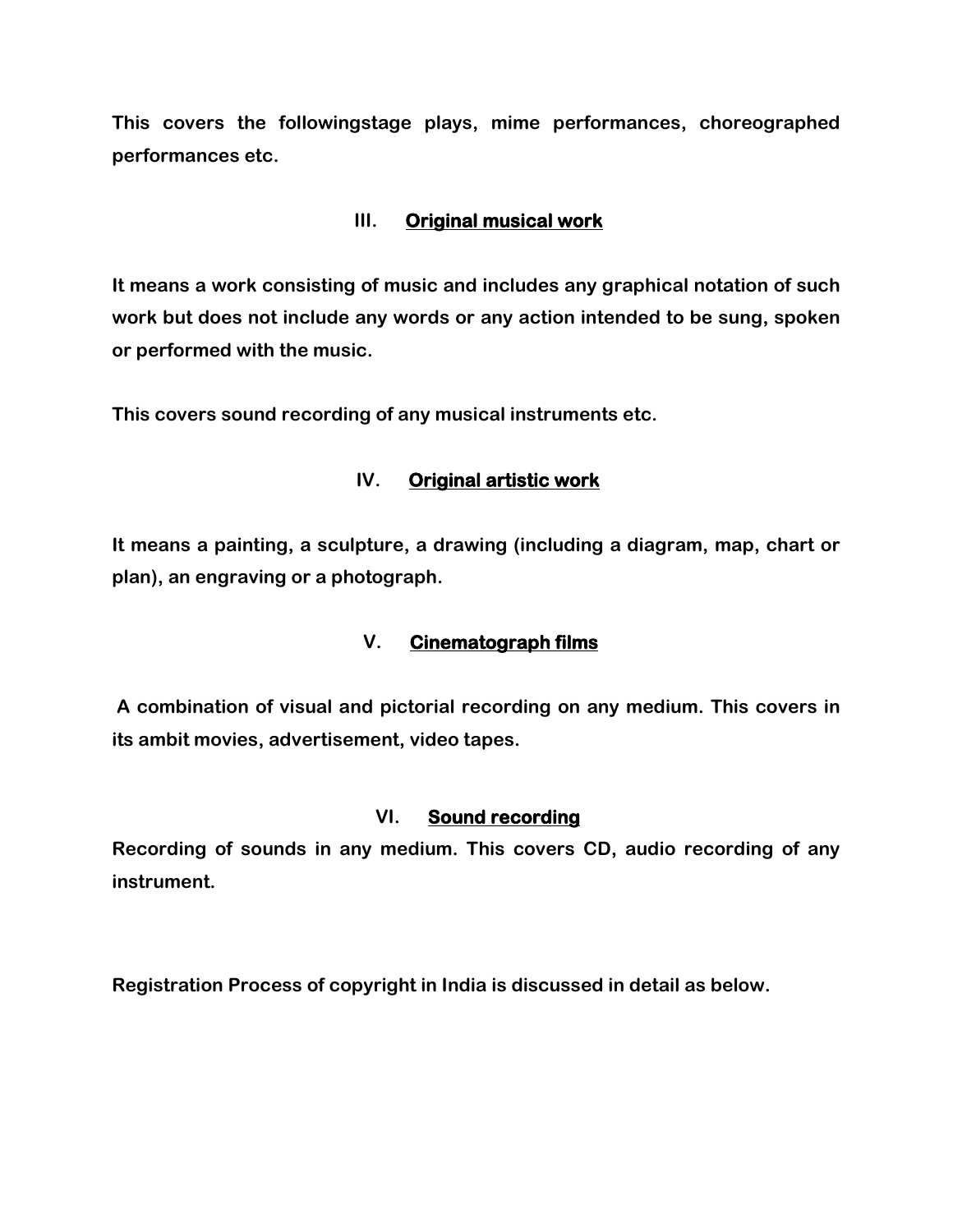# **I. PROCEDURE FOR OBTAINING REGISTRATION IN ARTISTIC WORK**

# **First Step – For obtaining No Objection Certificate from Trademark Office-**

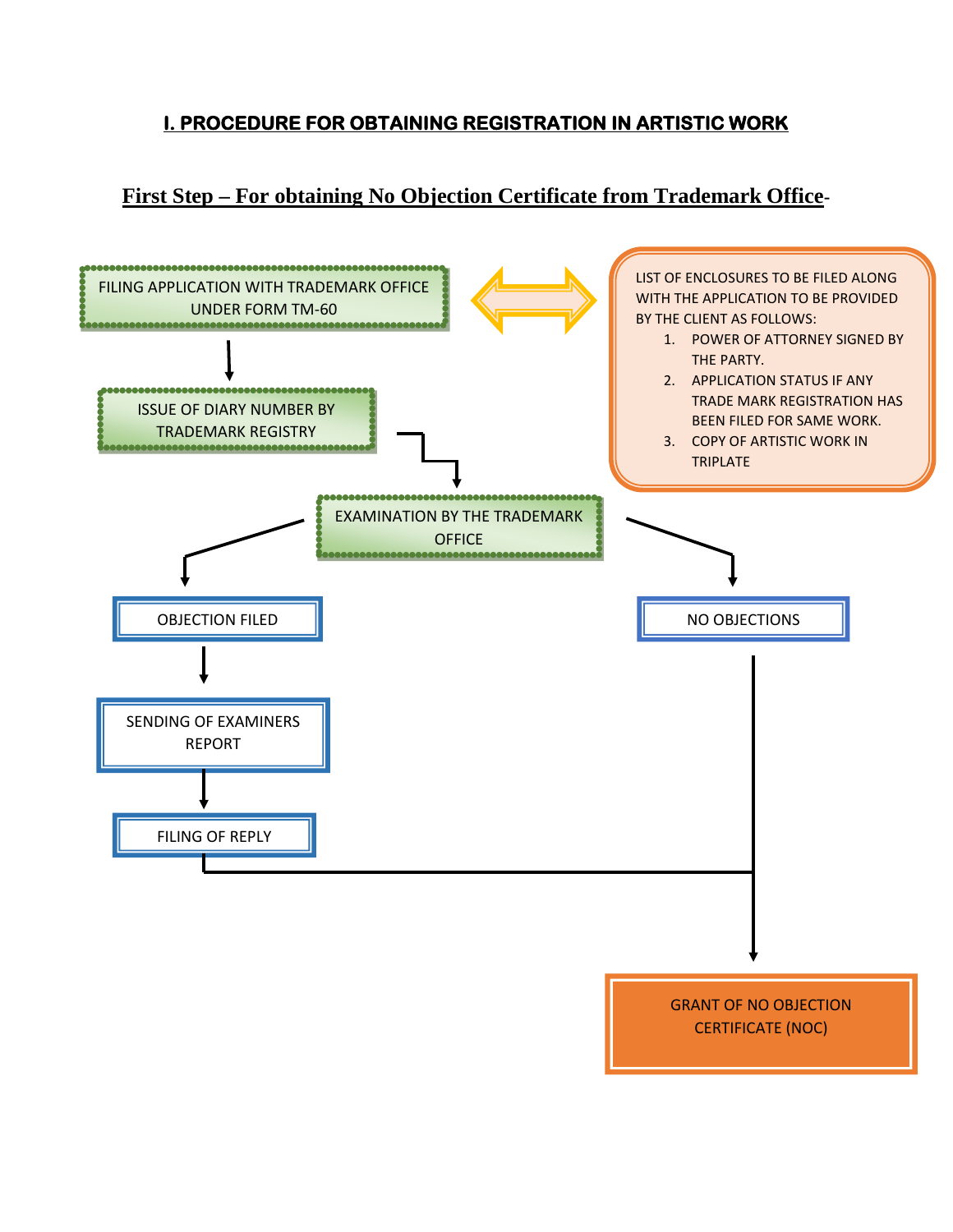## **Second Step – For obtaining the Copyright Certificate from Copyright Office**

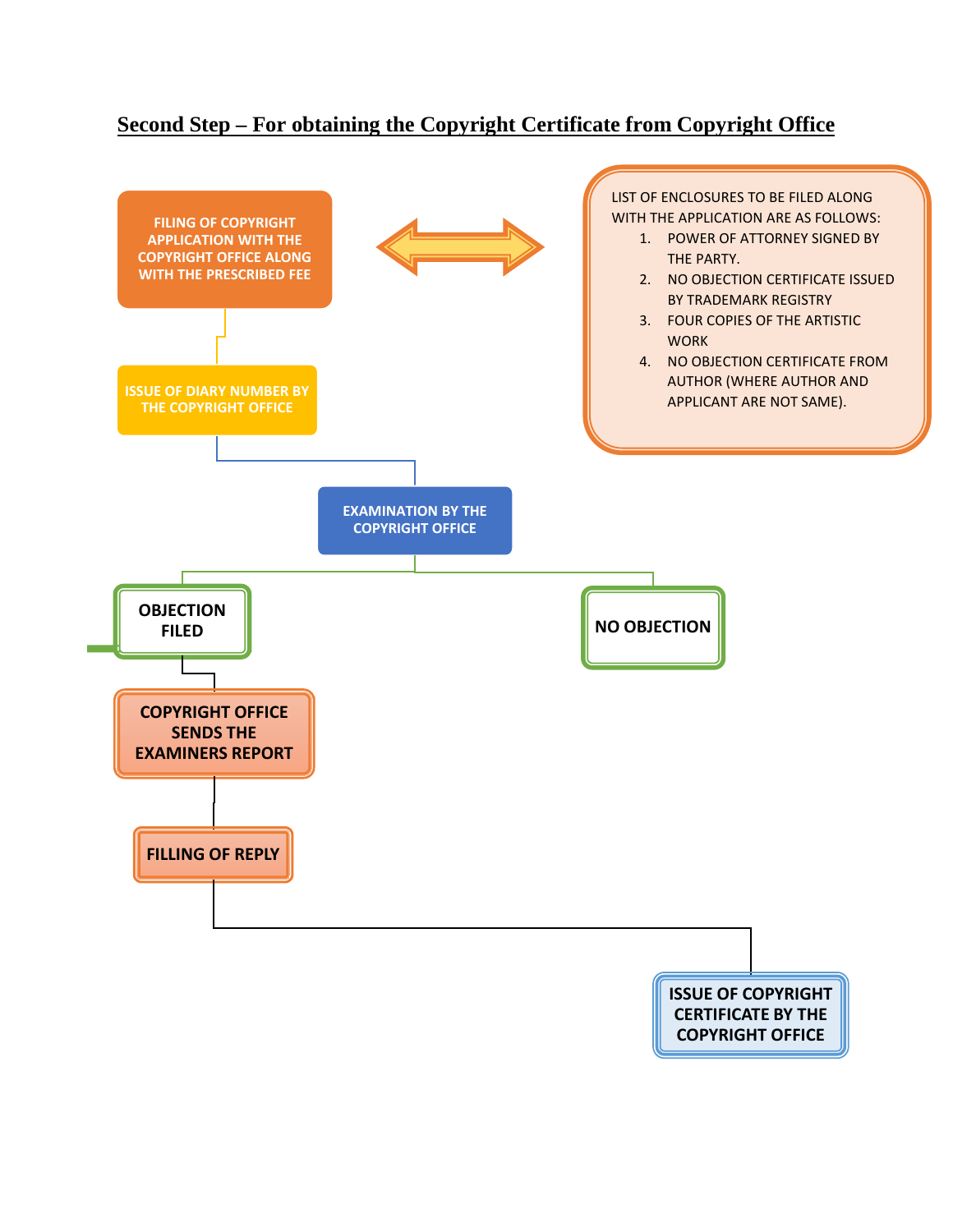### **II. THE FOLLOWING IS A SPEEDY PROCESS FOR OBTAINING REGISTRATION IN ARTISTIC WORK**

**First Step – For obtaining No Objection Certificate from Trademark Office – NOC GRANTED WITHIN 15 DAYS**

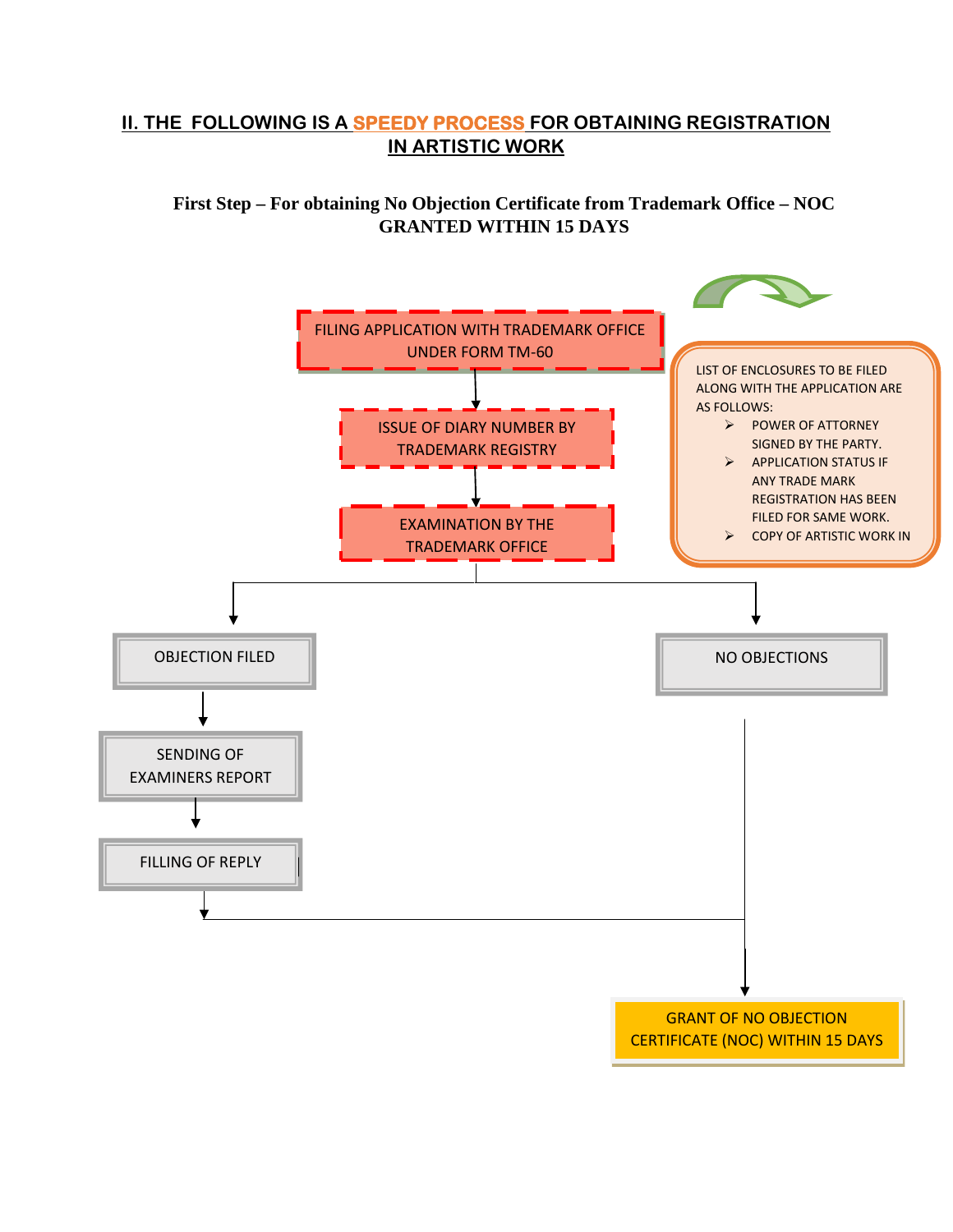## **Second Step – For obtaining the Copyright Certificate from Copyright Office**